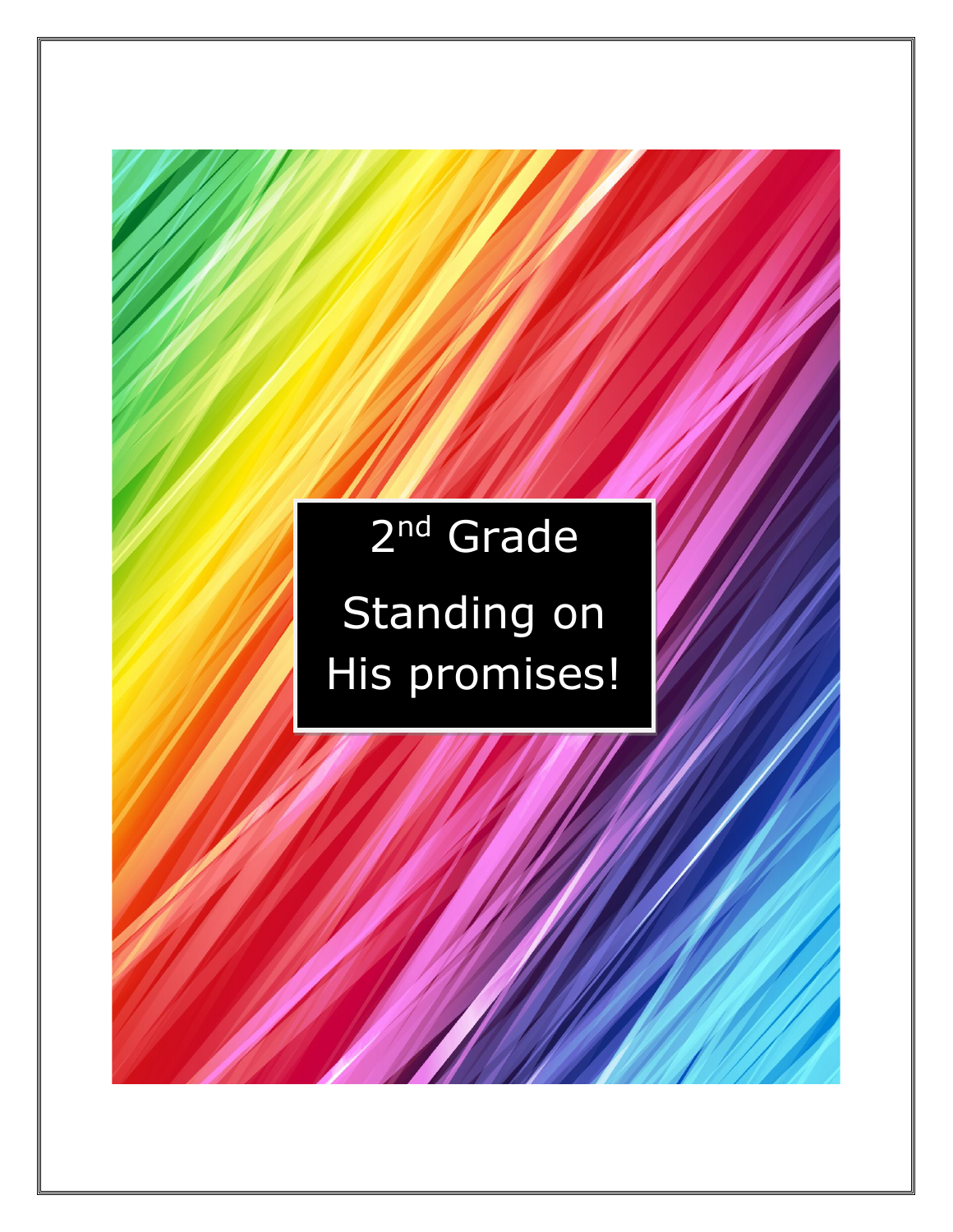### *Dear Parents:*

*Welcome to a new school year at New Life Academy! I am looking forward to getting to know your child and furthering his/her education. This is my fourth year teaching Second Grade. It is my privilege to assist you in helping your child to grow into a responsible, caring, and loving individual. As a teacher, it is my desire to be a positive influence in the life of your child. I have high expectations for your child and the accomplishments he/she can achieve this year.*

*Throughout this school year, I want to encourage you to communicate with me. I believe parent/teacher communication is vital for your child to have a successful school year. Therefore, feel free to contact me with any questions or concerns you may have. I will get back with you within 48 hours of the sent message.* 

*Email: brobinson@newlifeschool.com*

*Thank you for letting me assist you in your child's education. I am looking forward to a great school year!*

*Yours in Education,*

*Miss Brittany Robinson*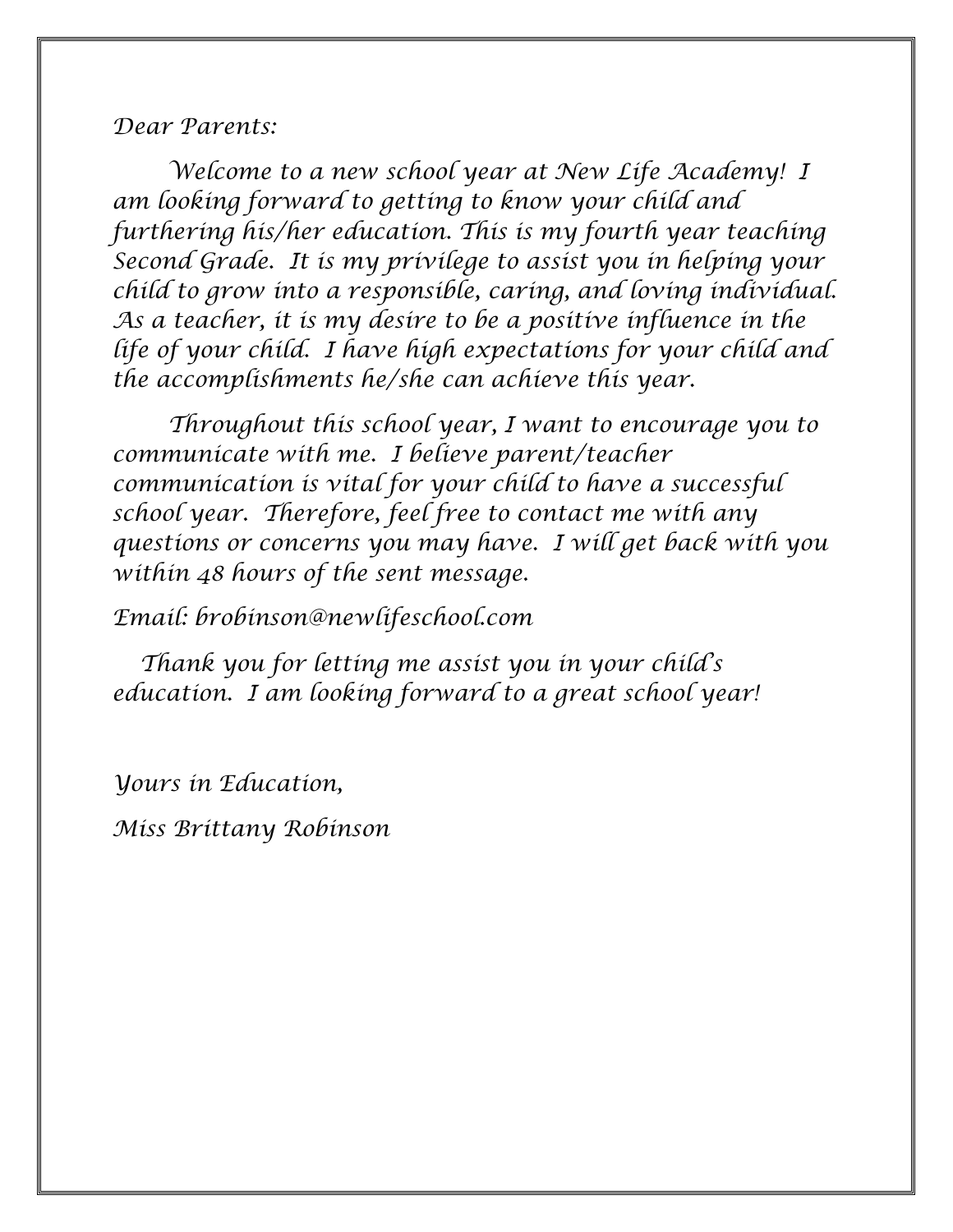# Grade Info.

| <b>Grading Scale</b> |        |
|----------------------|--------|
| A                    | 94-100 |
| А-                   | 92-93  |
| B+                   | 89-91  |
| R                    | 86-88  |
| R.                   | 83-85  |
| C+                   | 81-82  |
| C                    | 78-80  |
| C-                   | 76-77  |
| D+                   | 73-75  |
| D                    | 70-72  |
| D.                   | 68-69  |
| F                    | 0-67   |

# Monthly Calendar (Sneak Peek)

Our monthly calendar will include most activities in our classroom: tests, special days, and special helpers.

# Homework Binder

Your child will bring home a Homework binder every day. This binder needs to be checked every evening. A comments section is included in the homework sheet (in the binder) to communicate with the teacher. Please only sign homework

sheet if child actually did their homework. Included in this binder are 2 pockets labeled return to school and keep at home. Please remove all papers every evening on the keep at home side. (It tends to get VERY messy if you do not.)

# **Monday Folders:**

On Monday's your child will bring home tests taken the previous week. Please sign the tests and return the maroon folder. (Please do not leave notes in maroon folder. I see the binder more often than the notes.)

# Homework

Homework will be assigned every night. Assignments will be written on the board, and your child is responsible for copying the assignments onto his/her Homework Sheet.

Please check with your child **daily** to see what was assigned and that it is completed. The Homework Sheet **must be signed by a parent** in order for your child to receive credit for doing their homework. Those who do not complete the homework will be required to do it during

# How to do Reading Homework

the first break**.**

Students should read their assignment twice in a quiet place by themselves, and then **read it once to their parents.** Parents should encourage good expression, speed, accuracy, and comprehension. If a student does not know a word, parents should say, "Sound it out." If student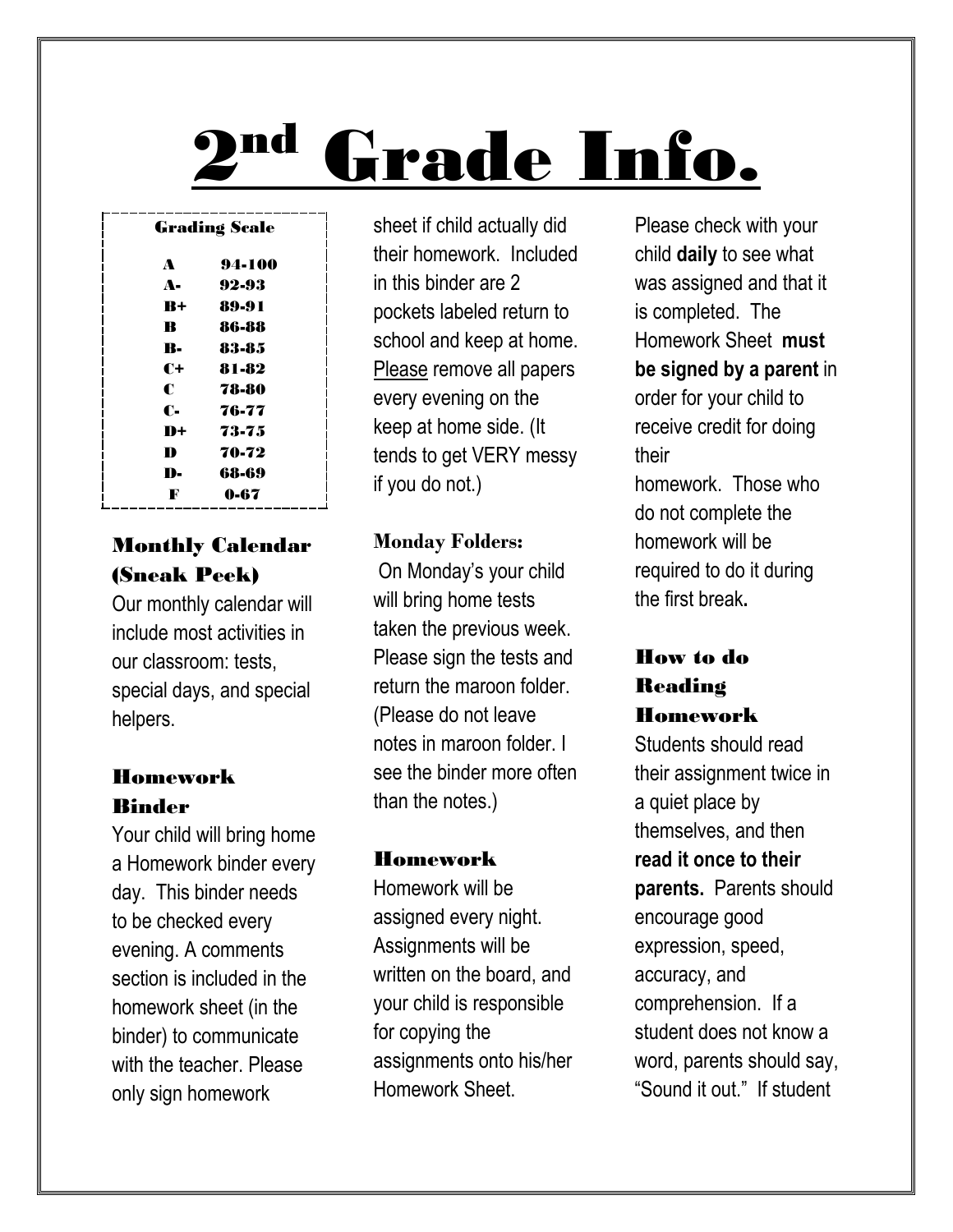still cannot read the word, parent may say the word. This better helps the child decode the word. Students should spend approximately 15 minutes on reading homework.

#### Restroom Policy

In order to complete all curriculum and activities during the day students may use the restroom: Before class begins at 8:30,

during recess, reading groups, lunch and recess, seatwork and anytime Ms. Robinson is not actively teaching lessons.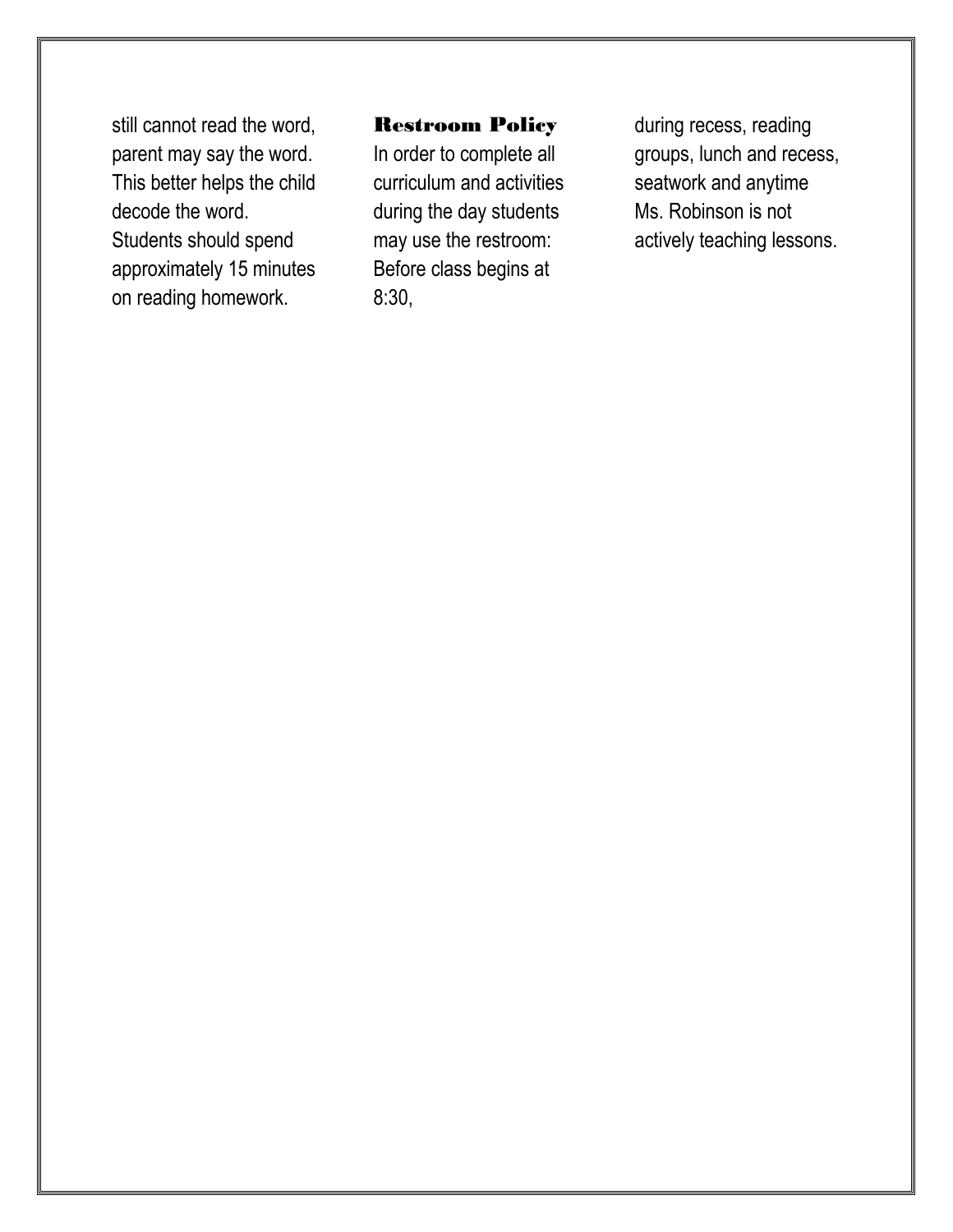#### Special Helper

Throughout the school year, beginning the second week of school, our class will have a special helper for the week. This special helper will help me with different activities in our classroom such as the following: morning helper, line leader, and monitor. They will also be able to bring a Show –N- Tell to class that day! It must fit inside their desk. They cannot pass it around. The schedule of helpers can be found on our Sneak Peek.

#### Bringing A Toy

Your child may bring one toy to school to play with during recess and quiet free play. Please keep in mind that this toy could

possibly be lost in the woods, or may get broken. Gaming systems and tablets are allowed during quiet free play times, **if they have a coupon.** Students may not use other student's gaming systems..

#### Birthday Parties

Birthday parties will be celebrated during lunch. You may **not** bring lunch, snacks, or treats **for the class**.



Supply List

1 pkg. of #2 pencils

Crayons (24 ct. each w/ child's name)

**Scissors** 

Bottle of Glue

2 Glue Sticks

4 Expo Dry Erase Markers

School supply box

1 pack of erasers

12" ruler metric standard (make sure it has cm as well)

Washable Markers

Backpack

1 box of wet wipes

KJV Bible (We use these; please make sure they're KJV)

2 Plastic Pocket Folders

1 3Ring Binder

Binder Pencil Pouch

Highlighters

1 package of paper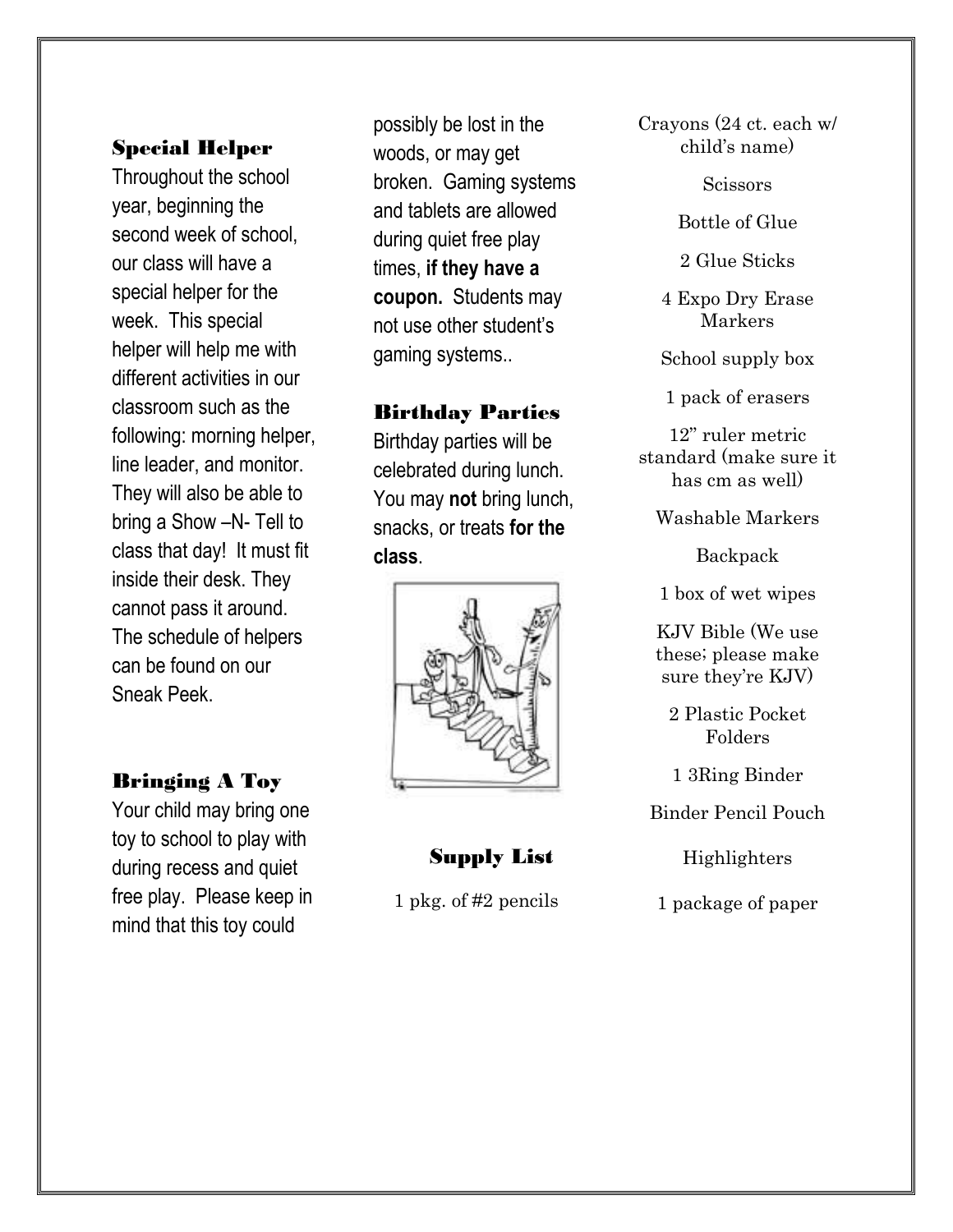#### Classroom Management Plan

# **Ms. Robinson's Discipline Plan**

We will treat our classroom as our home away from home and the people in our classroom as our "school family". We will support and encourage each other in all that we do, and we will expect the best from one another. I believe all students **can** behave appropriately. Student's behavior should not interrupt any teaching or learning that is being done in the classroom. In order to guarantee your child the productive learning environment they deserve, I will be utilizing the following discipline plan.

# **Classroom Rules**

- $\sim$  Follow directions quickly.
- $\sim$  Raise your hand for permission to speak.
- $\sim$  Raise your hand for permission to leave your seat.
- $\sim$  Make smart choices.
- $\sim$  Keep your dear teacher happy.
- $\sim$  Treat others the way you want to be treated.

# **Rewards**

Behavior Chart:

All students begin their day on "Toadally on Task". Our goal for the day is to end our day on "Bravocado". Students move up if they're following directions, classroom rules/procedures and treating others with respect.

\*Students who end their day with "Grape Effort" or higher will receive a piece of candy, a sticker, or a stamp.

Grape Effort= Student follows the rules

Eggsellent Choices= Previous and never had to correct them

Bravocado = Previous and shows leadership skills (does what is right instead of just what others are doing)

# **Consequences**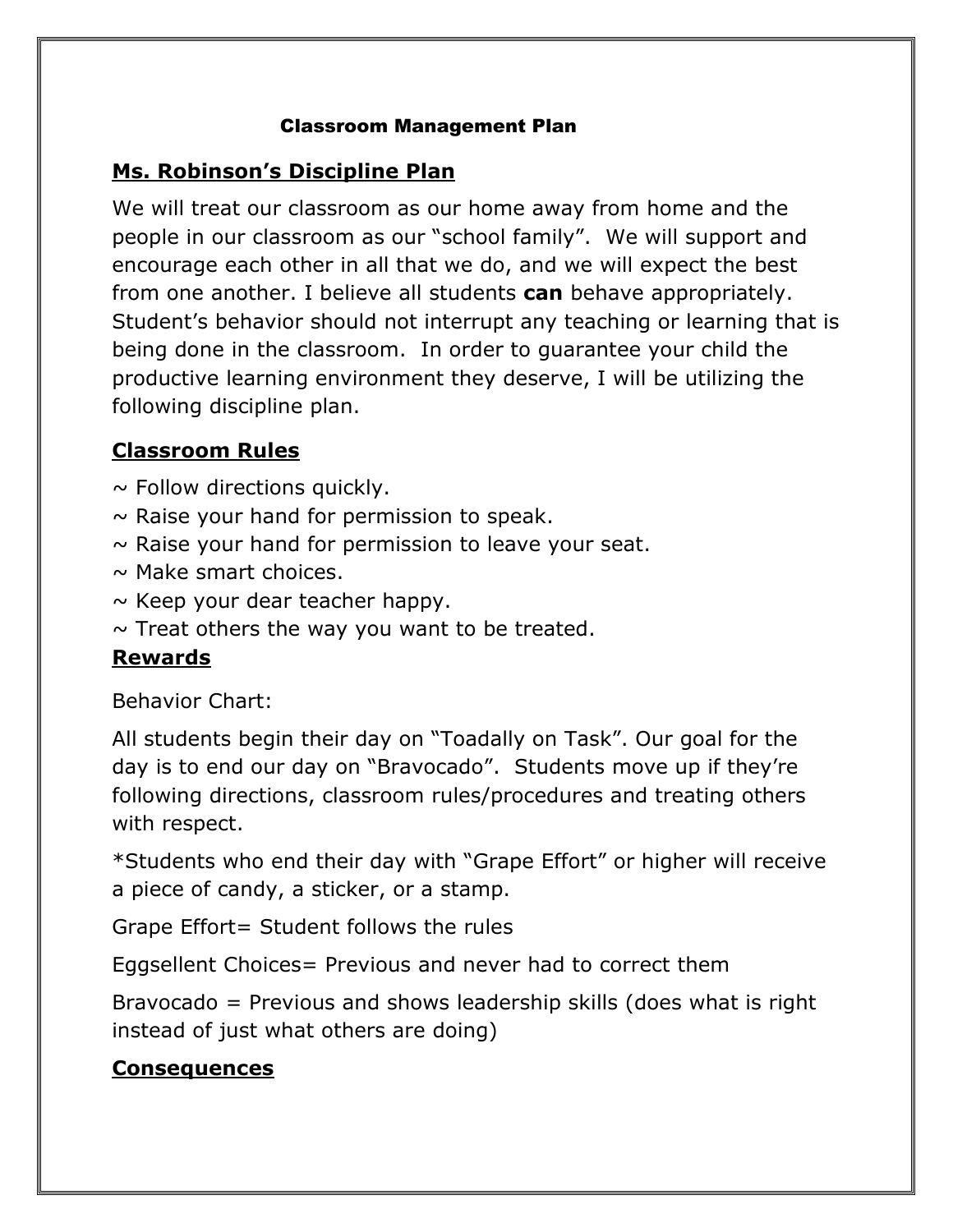If a student chooses to NOT follow a rule, he/she will move down on the behavior chart. Before any movement occurs, the teacher will state two verbal warnings.

Think S'more = had to correct them twice and is not being kind. Consequence will be dependent upon behavior choice

Make Butter Choices  $=$  Had to correct more than twice. 7-10 minute time out at recess, sentences

Pearent Contact= Not listening and disrespectful. One or both recesses taken (depending on situation), sentences, a notice of concern, and a message is sent to the child's parents.

\* A serious behavior infraction could result in an immediate visit to the office for further disciplinary action.

# **How can I find out about my child's behavior in class?**

- Ask them.
- Check their homework folder. There is a mini behavior chart on their homework form which will communicate where your child landed that day. This will help us both to reinforce appropriate behavior.

As a class, we review the rules throughout the year. Together, we role-play conflict resolution situations, to help us learn how to handle problems correctly and with respect for others. Your child will quickly become aware of what is expected of them concerning their behavior at school. I strive to be fair and consistent with all students. Good choices result in positive consequences; while poor choices result in negative consequences. When we all follow the rules we're bound to have a good time! Second grade is a great time to begin learning this life lesson.

Thank you for your support. Sincerely, Miss Robinson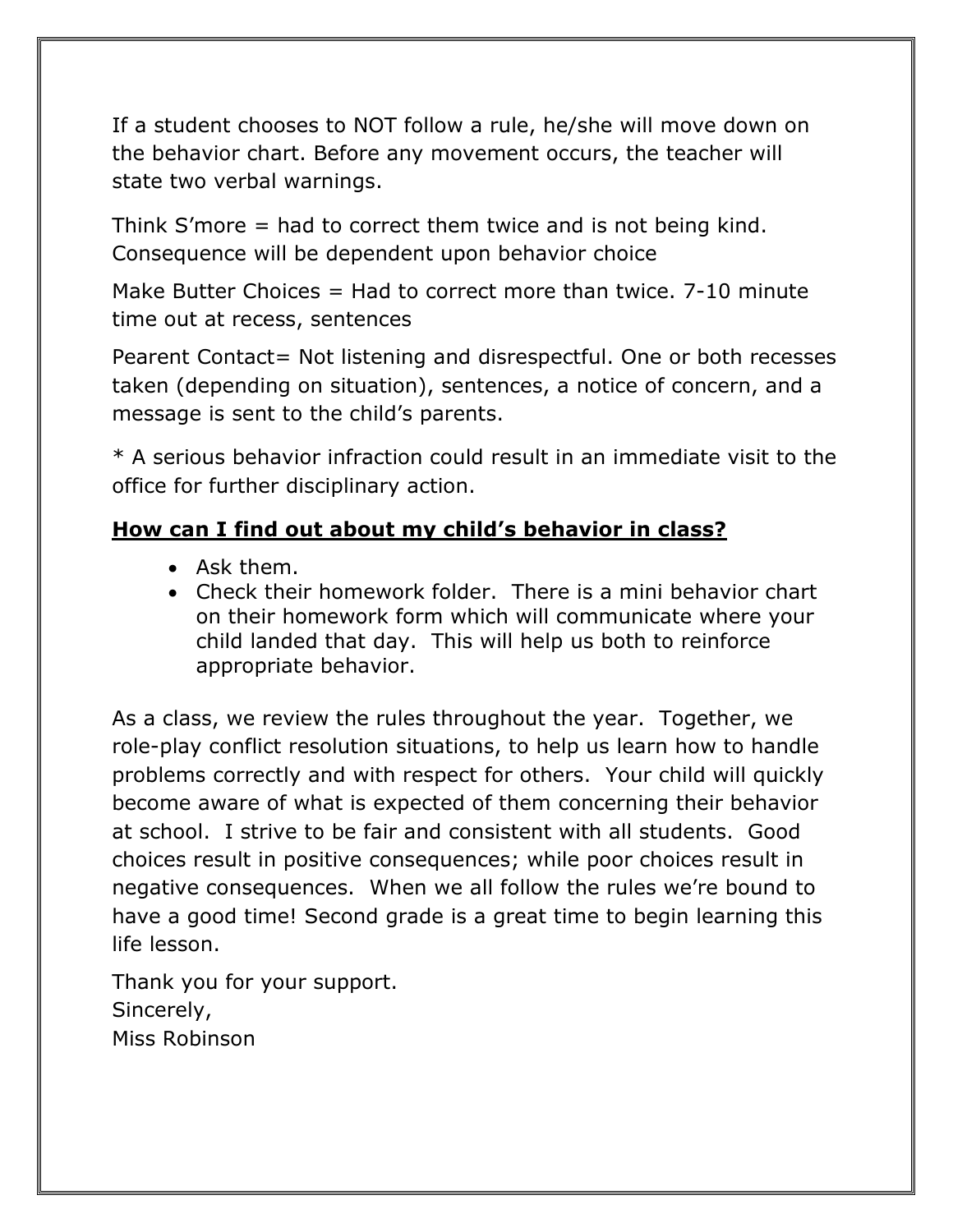|                                 | Daily Schedule                    |
|---------------------------------|-----------------------------------|
| Time                            | Activity                          |
| $8:30 - 8:40$                   | Attendance & Homework             |
| 8:40-9:00                       | <b>Bible &amp; Special Helper</b> |
| $9:00 - 9:40$                   | Test/Arithmetic                   |
| 9:45-10:05                      | <b>Morning Break</b>              |
| 10:05-10:10                     | <b>Bathroom Break</b>             |
| 10:10-10:45                     | Phonics                           |
| 10:45-10:55                     | Spelling/Poetry                   |
| 10:55-11:10                     | Seatwork Explanation              |
| 11:10-11:30                     | Lunch                             |
| 11:30-11:50                     | Seatwork                          |
| 11:50-12:10                     | Recess                            |
| 12:10-12:15                     | <b>Bathroom Break</b>             |
| 12:15-12:35                     | Reading Group 1                   |
| 12:35-12:55                     | Reading Group 2                   |
| 12:55-1:15                      | Reading Group 3                   |
| $1:15-1:35$                     | Writing                           |
| 1:35-2:05                       | History or Science                |
| $2:05 - 2:55$                   | Help and Review ~Art              |
| $2:55-3:10$                     | Prepare for Home                  |
| *Schedule is subject to change. |                                   |
| <b>Activity Time:</b>           |                                   |
| Tuesday -PE 1:20-1:30           |                                   |
|                                 |                                   |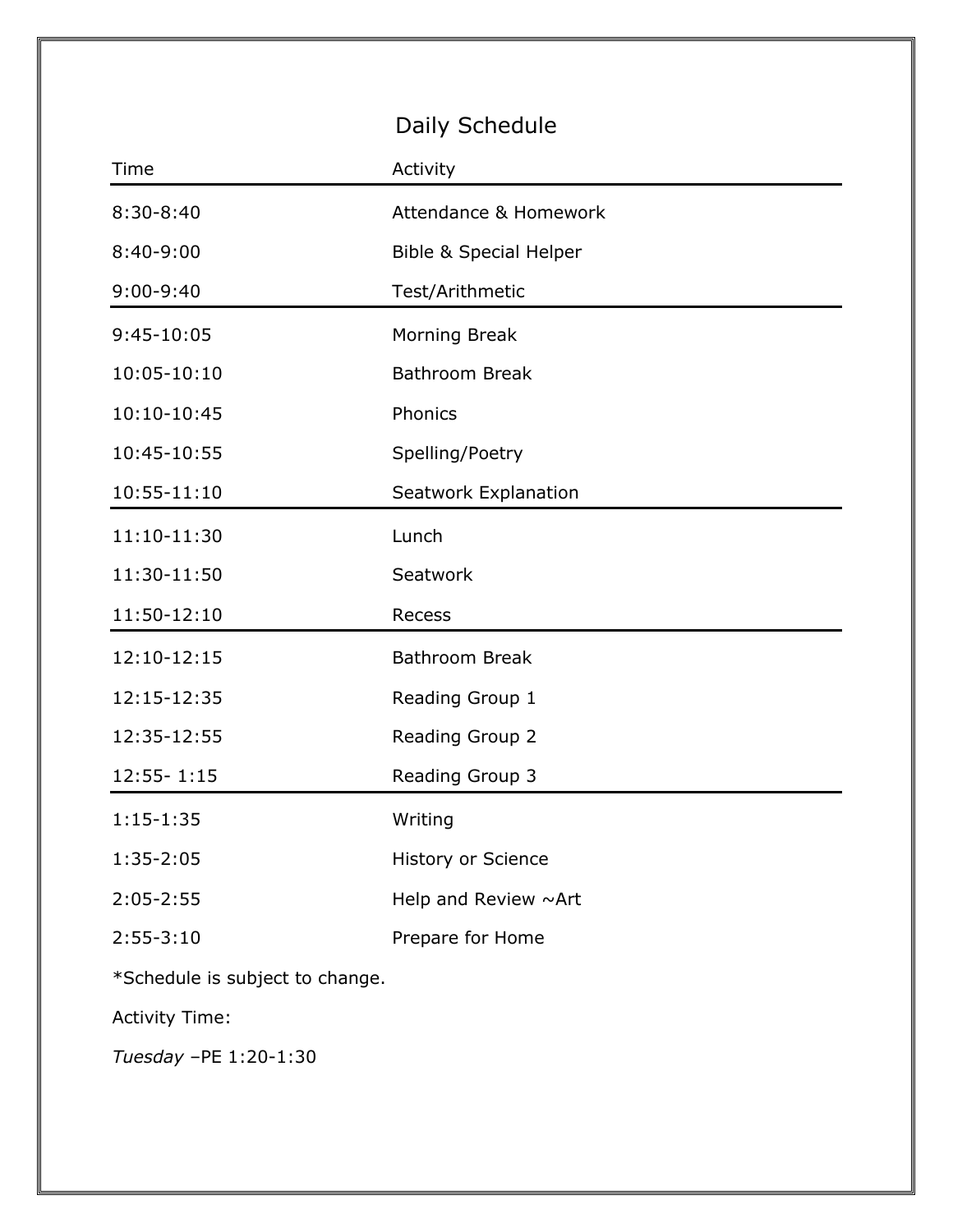# **Bible Memory Verses**

| January $-$ Ps. 1                        |
|------------------------------------------|
| February - Isaiah 41:8-10                |
| March $-$ Matt. 5:13-16                  |
| $\text{April} - \text{Isqiah } 40:27-31$ |
|                                          |

May is review of all verses…

• verses are subject to change

#### **Oral Reading Grades:**

Parents, here is some information about how I grade your child's Oral Reading Skills and how you can help them at home.

Graded reading is over **new material**, not homework reading.

Qualities to look for:

- 1. **Accuracy:** pronouncing words clearly and correctly without lip-reading or sounding them aloud.
- 2. **Expression:** having good voice inflection to make the story interesting and realistic;
- 3. **Comprehension:** showing by expression and ability to answer questions a good understanding of the selection being read.
- 4. **Pace:** reading smoothly with good phrasing rather than reading word by word; having no pauses unless called for by punctuation or context; reading with appropriate speed and volume to be heard clearly.

Suggested Reading Scale:

**A (+, -)** students who demonstrate excellent ability in oral reading

**B (+,-)** students who demonstrate above average ability in oral reading, but may need to work on one or two specific qualities

**C (+, -)** students who demonstrated average ability in oral reading, and may need to work on several specific qualities

**D (+, -)** students who must sound out many words, and must reread several times before new reading is acceptable